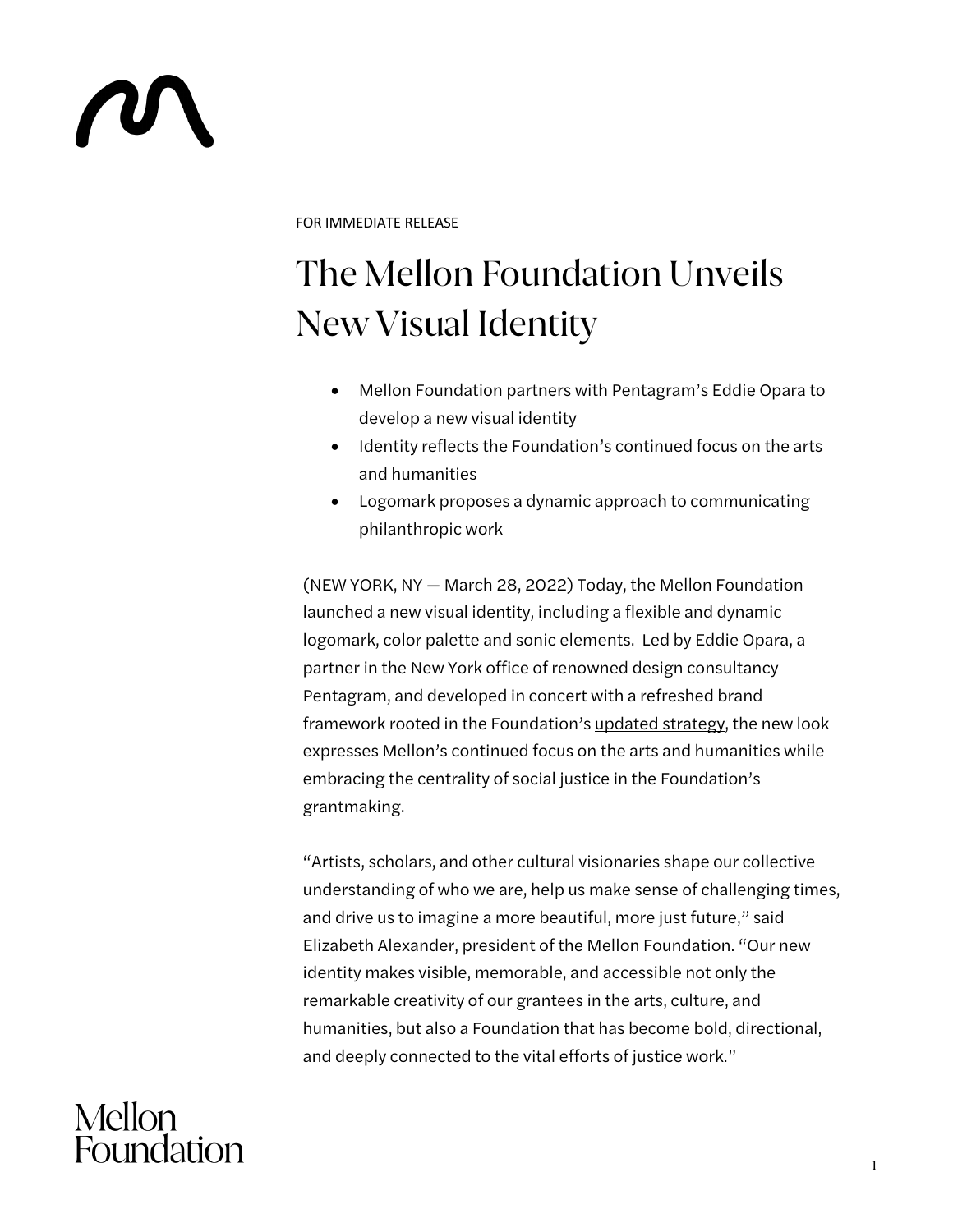Through a rigorous and collaborative process, the newly launched identity—which includes shortening the organization's name to Mellon Foundation for most uses—brings communicative depth and clarity about the work the Foundation and its grantees do, all the while embodying Mellon's core values. The logomark itself reflects the gestural quality of a hand drawn letter "m". It is both immediately recognizable and ever-changing, with inherent flexibility in both form and material: it can shift its tactile qualities while also gently moving within its fundamental shape. It is a logomark for our quickly evolving and innovative times, embracing in its very form the multivocality of our grantees, our nation, and our world.

The new color palette supporting this logomark and logotype is adaptive, reflecting and foregrounding our grantees as we continue to highlight their work. This flexible form and adaptive color palette, coupled with contemporary typefaces derived by the human hand one designed by the first American Black type designer, the other conceived by a Chilean type foundry—ambitiously proposes a much more energetic and dynamic approach to representing Mellon's work and its grantees.

Rounding out the identity system is a short sonic element, created by Yuri Suzuki in Pentagram's London studio, inspired by Florence Price's Symphony No. 1 in E Minor-the first symphony composed by a woman of color to be played by a major American orchestra. Taken together, this new look and feel for the Foundation embodies the grantee-first, beauty-seeking, justice orientation of its arts and humanities grantmaking.

"It has been an honor to work on such a prestigious and emphatic transformation of the Mellon Foundation that expresses and reinforces its values through aesthetics, purpose, and responsibility," said Eddie Opara, partner at Pentagram. "The visual identity resonates by being encouraging and nurturing, memorable and distinctive, and underscores authenticity."

### Mellon Foundation